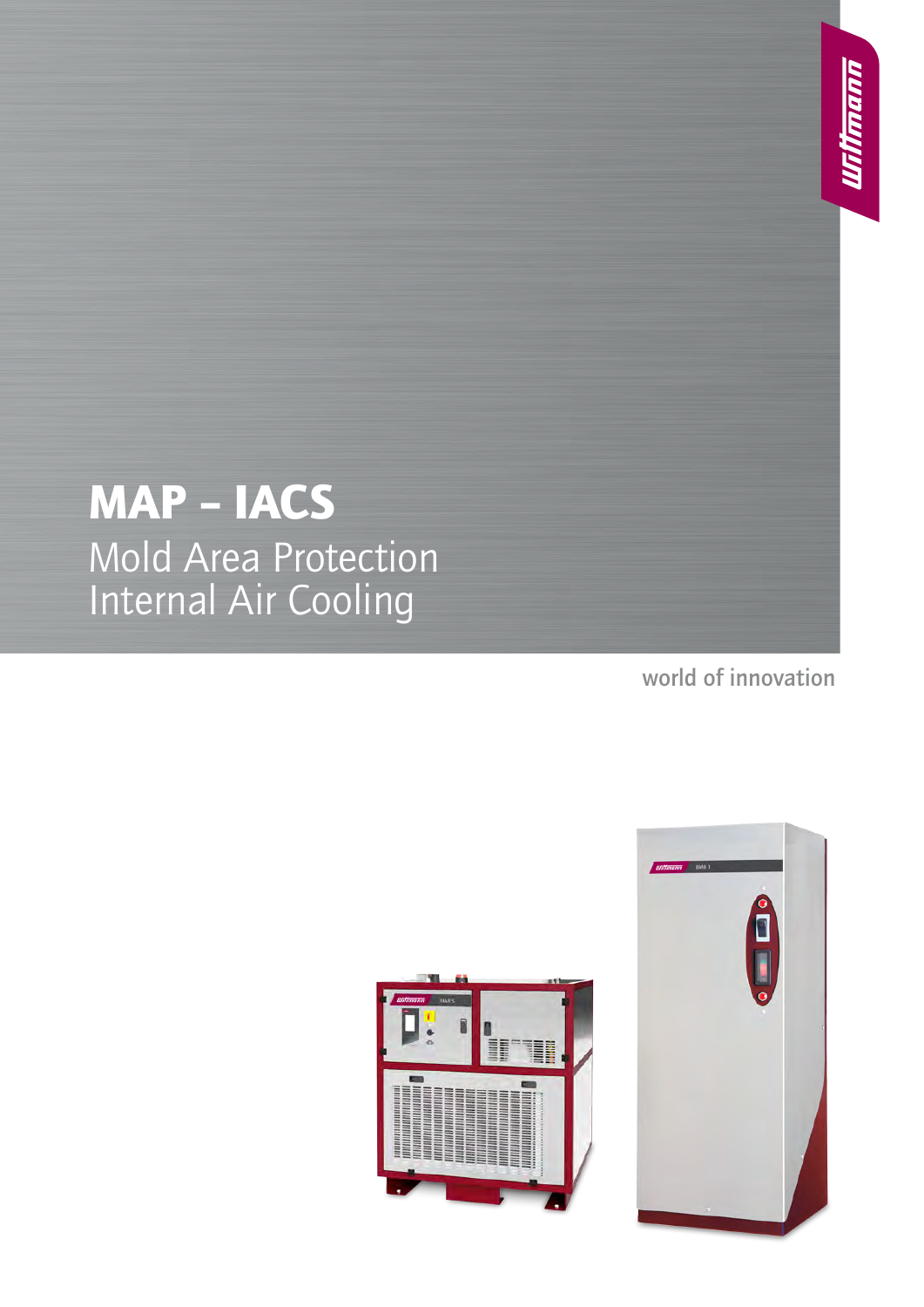## MAP – Mold Area Protector

### Willmann

The MAP is used to prevent condensation on the mold surface. By using the MAP, cold water temperatures of 6 °C can be run all year round without a drop of condensation on enshrouded tools – no matter under what climatic conditions.

A FIT controller controls the device and monitors all processes, so the operation is easy and even errors can be easily detected and corrected.

- » Easy to operate All parameters displayed for optimal process monitoring and to ease error detection.
- » Outer housing made of brushed stainless steel
- » High quality refrigeration compressor
- » Crane hook
- » Pump For removing the condense water from the drip pan.
- » Low maintenance



Molded plastic products are usually cooled using cold water in the cavity of the mold. However, lowering the chilled water temperature below the dew point of the ambient air causes condensation on the mold surface. The moisture can lead to defects in the molded product and permanently damage the mold itself or drastically reduce its service life – waste and higher operating costs are the result. However, raising the chilled water temperature increases the cooling time, slows down the manufacturing process, and reduces overall productivity.

The proven Mold Area Protection (MAP) systems have been specifically designed to dehumidify molds and ensure sweat-free production throughout the year.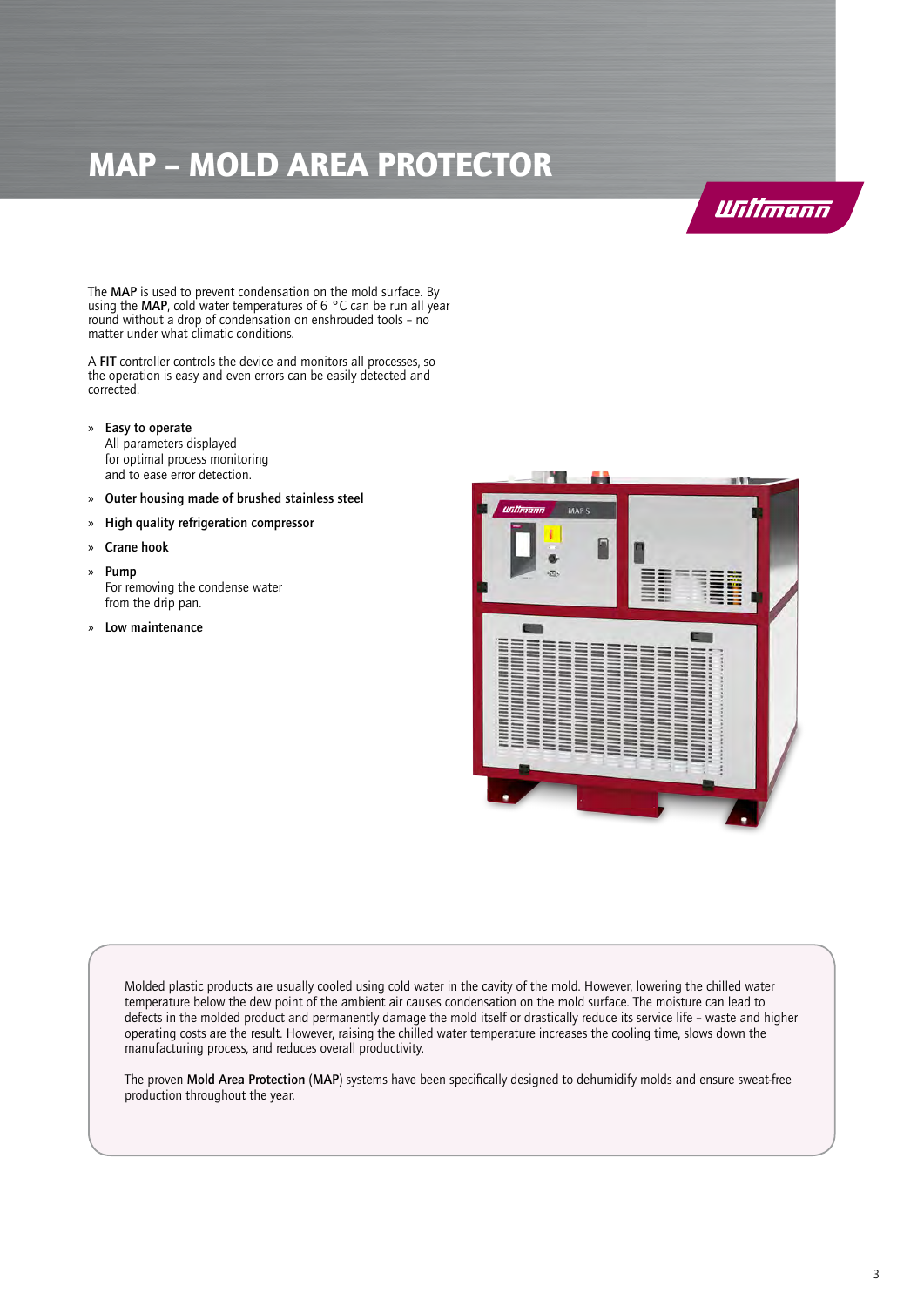### IACS – Internal Air Cooling SysteM

The Internal Air Cooling System raises productivity by up to 200% while improving the quality of your blow-molded products by exchanging the internal cavity with cold air during the cooling phase. This reduces material stress and automatically shortens the cooling time.

#### BMB

#### Blow Molding Booster

The BMB is an affordable entry to internal air cooling. Although less powerful than the BAC, it is also less sensitive in terms of compressed air quality and completely maintenance-free. The air in the BMB is cooled to 1–5 °C in order to cool the inner walls of blow-molded products more evenly. The minimum expected production increases in BMB-assisted production will be communicated in our relevant offers!





#### BAC Blow Air Chiller

The BAC is the top performer in internal mold cooling: powerful and equipped with the FIT controller to get the most out of your system. The compressed air is cooled down to -35 °C in the  $\mathsf{BAC}$  – this requires good quality compressed air. A residual oil content of maximum 0.01 mg/m<sup>3</sup> and a maximum pressure dew point of 5 °C at 7 bar are an important prerequisite to avoid problems, as oil would destroy the molecular sieve in the PAD. The adsorbent serves to lower the dew point of the compressed air far enough to prevent freezing of the moisture in the system. With optimum quality compressed air, you can take advantage of the maximum benefits of internal mold cooling!

The cooling phase is one of the most critical and at the same time one of the longest processes in blow molding. The large temperature difference between the water cooled external side of the product and hot uncooled inside produces stress in the finished part. This reduces the overall quality and can lead to failure of leak-, strain-, and/or drop-tests.

Over many years, we worked on the design and further development of a cooling system with compressed air, the Internal Air Cooling System (IACS).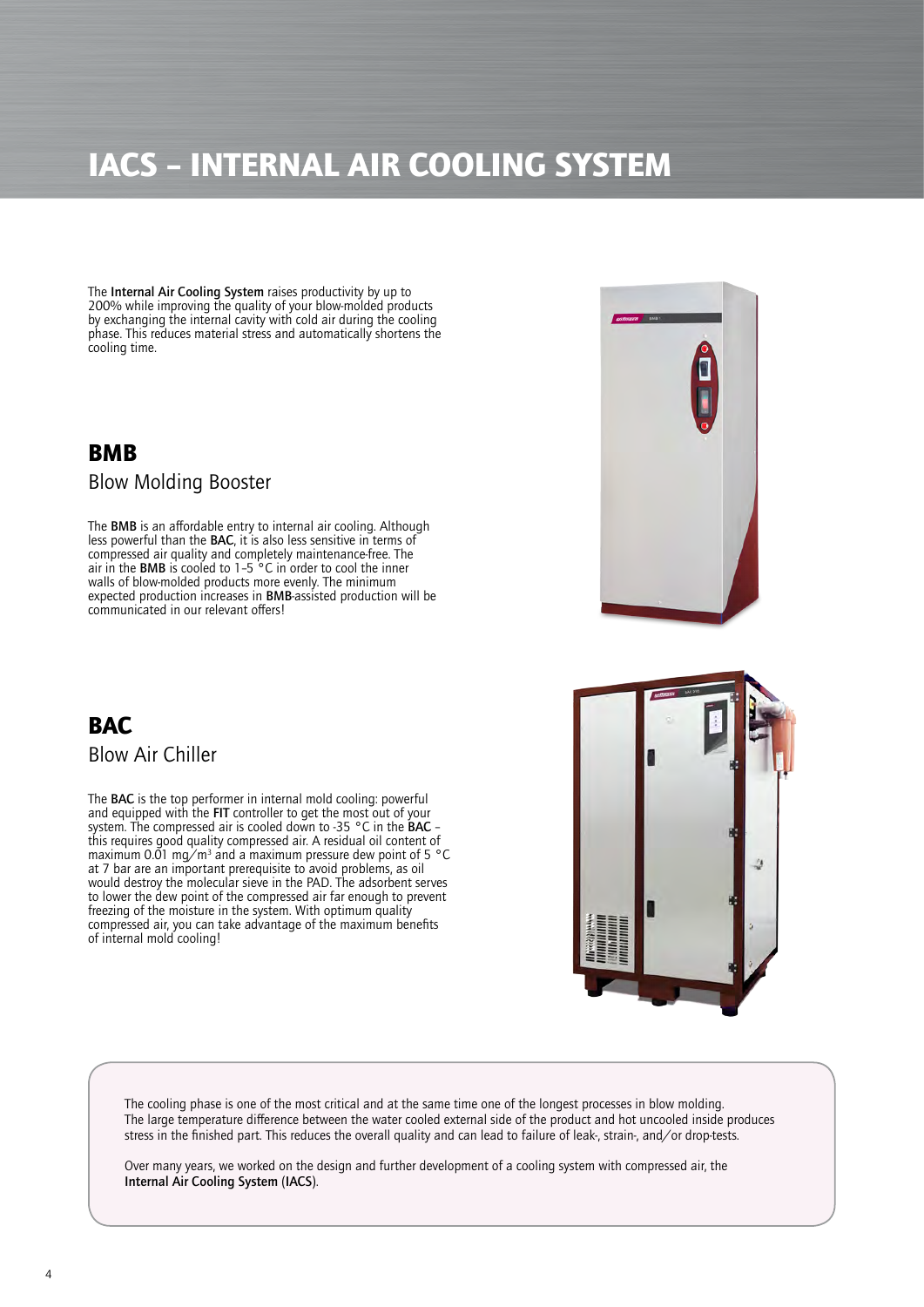## Performance Data



|                                            | <b>MAPS</b>   | <b>MAP M</b>   | <b>MAPL</b>        | <b>MAP XL</b>  |
|--------------------------------------------|---------------|----------------|--------------------|----------------|
| Minimum air flow rate [Nm <sup>3</sup> /h] | 850           | 1,650          | 2,500              | 3,300          |
| Maximum air flow rate $[Nm^3/h]$           | 1,250         | 2,500          | 4,200              | 5,800          |
| Air outlet diameter [mm]                   | 300           | 300            | 400                | 400            |
| Chilled water load at 40 °C, 80% r.h. [kW] | 42.0          | 83.0           | 142.0              | 201.0          |
| Water flow rate [I/min]                    | 60            | 120            | 204                | 288            |
| Chilled water load at 35 °C, 80% r.h. [kW] | 30.0          | 60.0           | 103.0              | 145.0          |
| Water flow rate [I/min]                    | 43            | 85             | 146                | 207            |
| Chilled water load at 30 °C, 70% r.h. [kW] | 18.3          | 36.3           | 62.2               | 87.8           |
| Water flow rate [I/min]                    | 27            | 54             | 89                 | 126            |
| Chilled water load at 25 °C, 60% r.h. [kW] | 10.4          | 21.0           | 35.4               | 50.0           |
| Water flow rate [I/min]                    | 15            | 30             | 51                 | 72             |
| Chilled water load at 20 °C, 50% r.h. [kW] | 7.1           | 14.2           | 24.0               | 34.0           |
| Water flow rate [I/min]                    | 10            | 21             | 35                 | 49             |
| Water connection [inch]                    | $\frac{3}{4}$ | $1\frac{1}{4}$ | $1\frac{1}{2}$     | $\overline{2}$ |
| Maximum condensation water flow [I/min]    | 0.8           | 1.6            | 2.8                | 3.9            |
| Maximum power consumption [kW]             | 3.2           | 5.0            | 8.5                | 10.0           |
| Operating voltage [V/Hz]                   |               |                | 3~400/50, 3~460/60 |                |
| Width [mm]                                 | 1,160         | 1,220          | 1,615              | 1,820          |
| Depth [mm]                                 | 1,110         | 1,260          | 1,160              | 1,260          |
| Height [mm]                                | 1,380         | 1,420          | 1,810              | 2,080          |
| Weight [kg]                                | 550           | 650            | 950                | 1,110          |

|                                       | <b>BMB S</b>  | <b>BMBL</b> | <b>BMB XL</b>   | <b>BAC S</b>    | <b>BAC M</b>                                    | <b>BACL</b>     | <b>BAC XL</b>   | <b>BAC XXL</b>  |
|---------------------------------------|---------------|-------------|-----------------|-----------------|-------------------------------------------------|-----------------|-----------------|-----------------|
| Minimum air flow [Nm <sup>3</sup> /h] | 30            | 70          | 12              | 60              | 90                                              | 110             | 175             | 240             |
| Maximum air flow $[Nm^3/h]$           | 160           | 320         | 600             | 130             | 190                                             | 250             | 375             | 600             |
| Air pressure rangey [bar]             |               | 6 to 15     |                 |                 |                                                 | 7 to 15         |                 |                 |
| Required air quality                  |               | N/A         |                 |                 | Dew point < $8 °C$ , oil 0.01 mg/m <sup>3</sup> |                 |                 |                 |
| Air inlet/outlet [inch]               |               |             | $1\frac{1}{2}$  | $\mathbf{1}$    | 1                                               | $1\frac{1}{2}$  | $1\frac{1}{2}$  | 2               |
| Maximum water flow rate $[1/min]$     | 1.9           | 3.8         | 8.0             | 7.2             | 11                                              | 14.5            | 21.5            | 85              |
| Water pressure range [bar]            |               | 3 bis 8     |                 |                 |                                                 | 3 bis 8         |                 |                 |
| Water temperature [°C]                |               | 3 bis 15    |                 |                 |                                                 | 3 bis 15        |                 |                 |
| Water temperature range [inch]        | $\frac{1}{2}$ |             | $\frac{3}{4}$   |                 |                                                 | $\frac{1}{2}$   |                 | $\frac{3}{4}$   |
| Refrigerant                           |               | R134a       |                 |                 |                                                 | R507            |                 |                 |
| Power consumption [kW]                | 0.9           | 1.8         | 2.2             | 2.2             | 3.1                                             | 4.7             | 6.6             | 6.6             |
| External fusing [A]                   | 10            | 16          | 10 <sup>1</sup> | 10 <sup>1</sup> | 16 <sup>1</sup>                                 | 16 <sup>1</sup> | 20 <sup>1</sup> | 20 <sup>1</sup> |
| Power supply [V/Hz]                   | 1N~230/50     | 2~220/60    |                 |                 | 3~200/50, 3~220/60, 3~480/60, 3~575/60          | $3 - 400 / 50$  |                 |                 |
| Width [mm]                            | 315           |             | 450             |                 |                                                 | 900             |                 | 1,100           |
| Depth [mm]                            | 345           |             | 420             |                 |                                                 | 770             |                 | 940             |
| Height [mm]                           | 770           |             | 877             |                 |                                                 | 1,650           |                 | 1,800           |
| Weight [kg]                           | 60            | 70          | 90              | 610             | 660                                             | 790             | 870             | 1,120           |

<sup>1</sup> Values refer to operating voltages of  $3 \sim 400$  V/50 Hz and  $3 \sim 460$  V/60 Hz.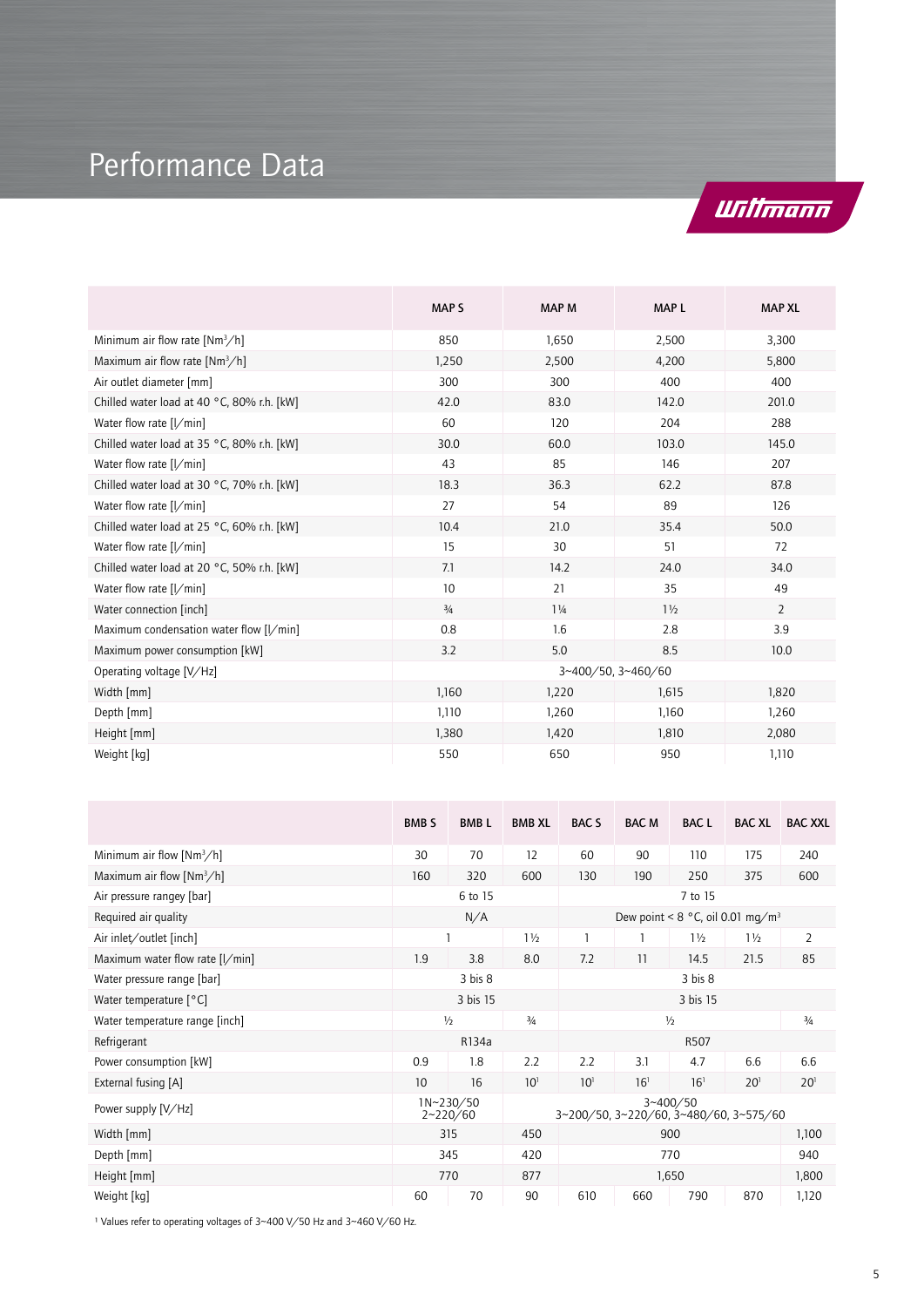| I             |
|---------------|
| $\frac{1}{2}$ |
| Orn           |
| i<br>ì        |
| J<br>Í        |

| Person to contact:                                                                                                                                                                                                                   | Please provide the following information for every machine to be protected from mold sweat in your plant    |
|--------------------------------------------------------------------------------------------------------------------------------------------------------------------------------------------------------------------------------------|-------------------------------------------------------------------------------------------------------------|
| Company:                                                                                                                                                                                                                             | Maschine-No:                                                                                                |
| Address:                                                                                                                                                                                                                             |                                                                                                             |
| City:                                                                                                                                                                                                                                | Injection molding<br>Blow molding<br>$\circ$<br>$\circ$                                                     |
| ZIP / State:                                                                                                                                                                                                                         | Other:<br>$\circ$                                                                                           |
| $\mathbf{I}$<br>Phone:                                                                                                                                                                                                               | Brand:                                                                                                      |
| $\mathbf{I}$<br>Fax:                                                                                                                                                                                                                 |                                                                                                             |
| E-Mail:                                                                                                                                                                                                                              | Model:                                                                                                      |
| Date:                                                                                                                                                                                                                                | Molding cabin dimensions in cm:                                                                             |
| Submitted by:                                                                                                                                                                                                                        | Length:                                                                                                     |
| MAP systems are designed to protect the mold of a plastic molding machine from condensation in hot and humid<br>weather. The clamp area of the machine is be enclosed and separated from the ambient air in the plant. Filtered,<br> | Width:                                                                                                      |
| several molding machines. Wittmann will issue a quotation and stands for a condensation free production under any<br>weather conditions with the desired chilled water temperature.                                                  | Height:                                                                                                     |
| Please provide us with the information required to size the equipment and for the proper function by answering the<br>following questions. Photographs and layout drawings can be very helpful as well.                              | How is the product removed from the machine?                                                                |
| Is the chilled water temperature raised in the summer to avoid condensation on the molds?                                                                                                                                            | By robot from the top<br>$\circ$                                                                            |
| Yes<br>$\circ$                                                                                                                                                                                                                       | By robot from the side<br>$\circ$                                                                           |
| $\frac{1}{2}$<br>$\circ$                                                                                                                                                                                                             | By gravity on conveyor<br>$\circ$                                                                           |
| If "yes", how much of production is lost due to higher water temperature in the summer?                                                                                                                                              | Manual by operator<br>$\circ$                                                                               |
| %                                                                                                                                                                                                                                    |                                                                                                             |
| Which chilled water temperature is used in summer and in winter?                                                                                                                                                                     | Other:<br>$\circ$                                                                                           |
| °C in sommer                                                                                                                                                                                                                         | Are any fans (blowers) used inside the molding cabin for product cooling or to assist ejecting the product? |
| °C in winter                                                                                                                                                                                                                         | Yes<br>$\circ$                                                                                              |
| If $_{n}$ no", is there quality loss?                                                                                                                                                                                                | O No                                                                                                        |
| Yes<br>$\circ$                                                                                                                                                                                                                       | Is post cooling used on this machine?                                                                       |
| O No                                                                                                                                                                                                                                 |                                                                                                             |
| Is a central chiller used for all machines in the plant?                                                                                                                                                                             | Yes<br>$\circ$                                                                                              |
| Yes<br>$\circ$                                                                                                                                                                                                                       | $\frac{1}{2}$<br>$\circ$                                                                                    |
| $\frac{1}{2}$<br>$\circ$                                                                                                                                                                                                             | Is the post cooling station attached to the machine?                                                        |
| What is the water pressure?                                                                                                                                                                                                          | Yes<br>$\circ$                                                                                              |
| har                                                                                                                                                                                                                                  | $\frac{1}{2}$<br>$\circ$                                                                                    |
| What is the ideal chilled water temperature?<br>ں<br>ہ                                                                                                                                                                               | If "yes", describe:                                                                                         |
|                                                                                                                                                                                                                                      |                                                                                                             |

°C<br>How many machines are to be protected from condensation?<br>——————— pcs \_\_\_\_\_ pcs

How many machines are to be protected from condensation?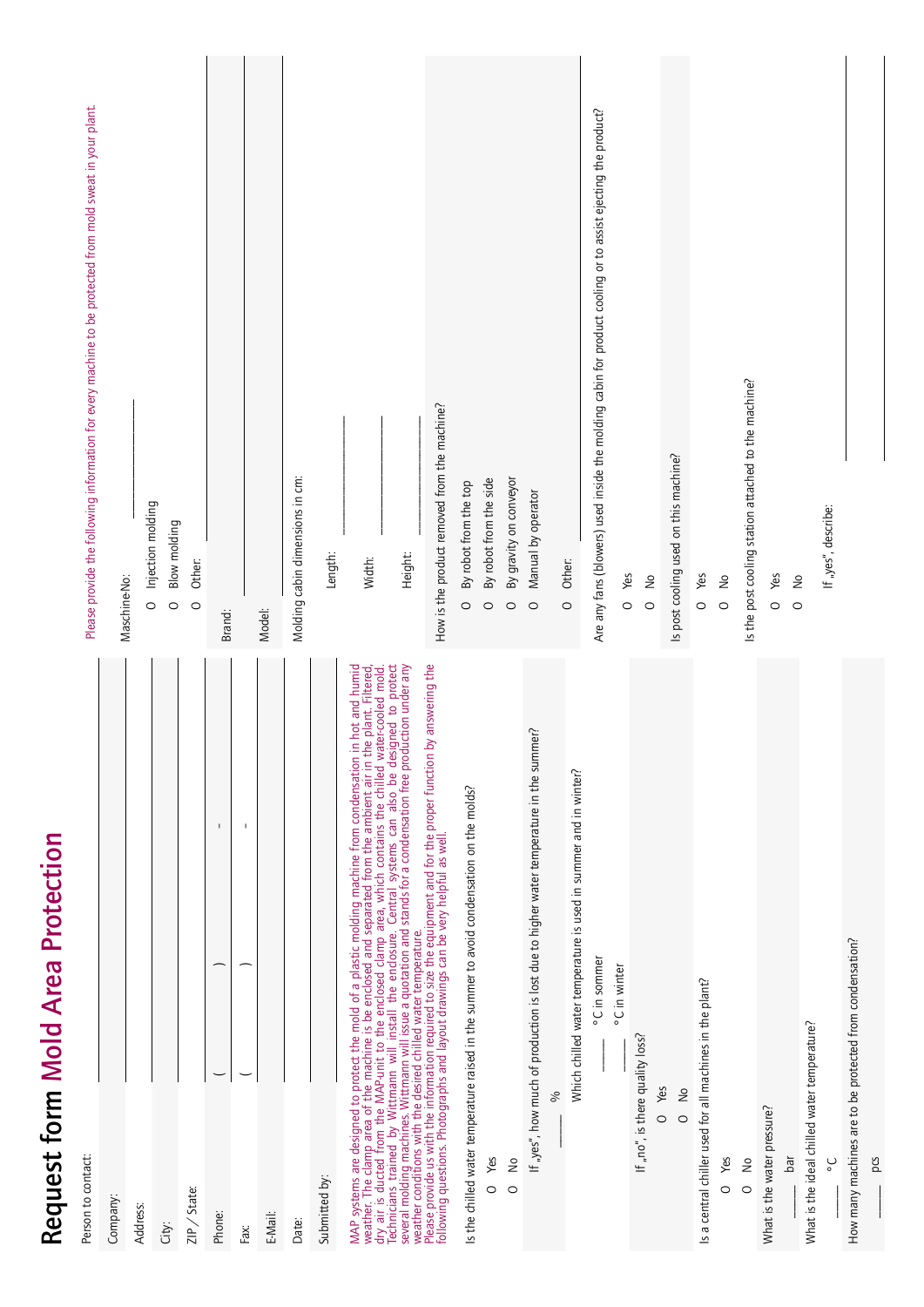| Person to contact                                                                                                                                                                                                                 | kg/h<br>Maximum extruder capacity?                                                                                                      |                          |
|-----------------------------------------------------------------------------------------------------------------------------------------------------------------------------------------------------------------------------------|-----------------------------------------------------------------------------------------------------------------------------------------|--------------------------|
| Company:                                                                                                                                                                                                                          | What resins are used?                                                                                                                   |                          |
| Address:                                                                                                                                                                                                                          | How many mold clamps?                                                                                                                   |                          |
|                                                                                                                                                                                                                                   | How many molds per clamp?                                                                                                               |                          |
| City:                                                                                                                                                                                                                             | Total number of cavities?                                                                                                               |                          |
| ZIP / State:                                                                                                                                                                                                                      | $mm \times$<br>$mm \times$<br>Rough dimensions of the product?                                                                          | mm                       |
| $\mathbf{I}$<br>Phone:                                                                                                                                                                                                            | 兰<br>Volume of the product?                                                                                                             |                          |
| I.<br>Fax:                                                                                                                                                                                                                        | G<br>Net product weight?                                                                                                                |                          |
| E-Mail:                                                                                                                                                                                                                           | G<br>Product weights with flash?                                                                                                        |                          |
|                                                                                                                                                                                                                                   | S<br>Total cycle time?                                                                                                                  |                          |
| Date:                                                                                                                                                                                                                             | $\mathsf{S}$<br>Blowing time?                                                                                                           |                          |
| Submitted by                                                                                                                                                                                                                      | S<br>Vent time?                                                                                                                         |                          |
| The Internal Air Cooling Systems are designed to improve the quality of extrusion blow molded products and                                                                                                                        | Are blow pins used?                                                                                                                     |                          |
|                                                                                                                                                                                                                                   | å<br>$\circ$<br>O Yes                                                                                                                   |                          |
| increase the productivity of the molding machine. Special blow pins or blow needles and blow valve blocks<br>designed by Wittmann are normally required to distribute the chilled air in the product during the cooling process i | $\frac{1}{2}$<br>Blow pin diameter?                                                                                                     |                          |
| as well. Please send us enough information to avoid misunderstandings.                                                                                                                                                            | $\circ$<br>Bottom blow<br>$\circ$<br>Top blow<br>$\circ$                                                                                | Blowing through the head |
| Which chilled water temperature is used?                                                                                                                                                                                          | Are blow needles used?                                                                                                                  |                          |
| ပ္စ                                                                                                                                                                                                                               | $\frac{1}{2}$<br>$\circ$<br>Yes<br>$\circ$                                                                                              |                          |
| Is anti-freeze being used?                                                                                                                                                                                                        | Numbers of needles?                                                                                                                     |                          |
| $\frac{1}{2}$<br>$\circ$<br>Yes<br>$\circ$                                                                                                                                                                                        | mm<br>Size of needles?                                                                                                                  |                          |
| Is a central chiller used?                                                                                                                                                                                                        | What is the blowing method used to blow the product?                                                                                    |                          |
| $\frac{1}{2}$<br>$\circ$<br>Yes<br>$\circ$                                                                                                                                                                                        | Recirculation<br>$\circ$<br>O Interval blow<br>Stagnant air<br>$\circ$                                                                  |                          |
| Water pressure at the mold?                                                                                                                                                                                                       | What is the blow valve control voltage?                                                                                                 |                          |
| hār                                                                                                                                                                                                                               | Other:<br>$\circ$<br>230 V AC<br>$\circ$<br><b>O 115 VAC</b><br>24 V DC<br>$\circ$                                                      |                          |
| Compressed air pressure at the molding machine?                                                                                                                                                                                   | Are there any parts inserted in the mold or on the blow pin prior to blowing the product?<br>$\frac{1}{2}$<br>$\circ$<br>Yes<br>$\circ$ |                          |
| Jar                                                                                                                                                                                                                               | How is the product removed from the mold?                                                                                               |                          |
| is the compressed air dry and free of oil?                                                                                                                                                                                        | By gravity on a conveyor<br>$\circ$<br>By operator<br>$\circ$<br>By robot<br>$\circ$                                                    |                          |
| å<br>$\circ$<br>Yes<br>$\circ$                                                                                                                                                                                                    | Other method:<br>$\circ$                                                                                                                |                          |
| Type of molding machine:                                                                                                                                                                                                          | Is the product cooled in the mold only?                                                                                                 |                          |
| Recip. screw<br>$\circ$<br>Accumulator head<br>$\circ$<br>Continuous extrusion<br>$\circ$                                                                                                                                         | by mold and post cooling device<br>$\circ$<br>by mold and post cooling fans<br>$\circ$                                                  |                          |
| Other:<br>$\circ$                                                                                                                                                                                                                 | Other method:<br>$\circ$                                                                                                                |                          |
| Brand:                                                                                                                                                                                                                            | Which parts of the product will get out of specifications or will be deformed, if the cooling time is cut shorter?                      |                          |
| Model:                                                                                                                                                                                                                            |                                                                                                                                         |                          |
| Year built:                                                                                                                                                                                                                       |                                                                                                                                         |                          |
| to us so we may<br>Please send the completed questionnaire along with drawings of the product as well as the blow pin<br>create an offer for you.                                                                                 | We kindly ask for your understanding that we can only start working on your request after all documents have been<br>received!          |                          |

Request form IACS

Internal Air Cooling System

Request form IACS Internal Air Cooling System